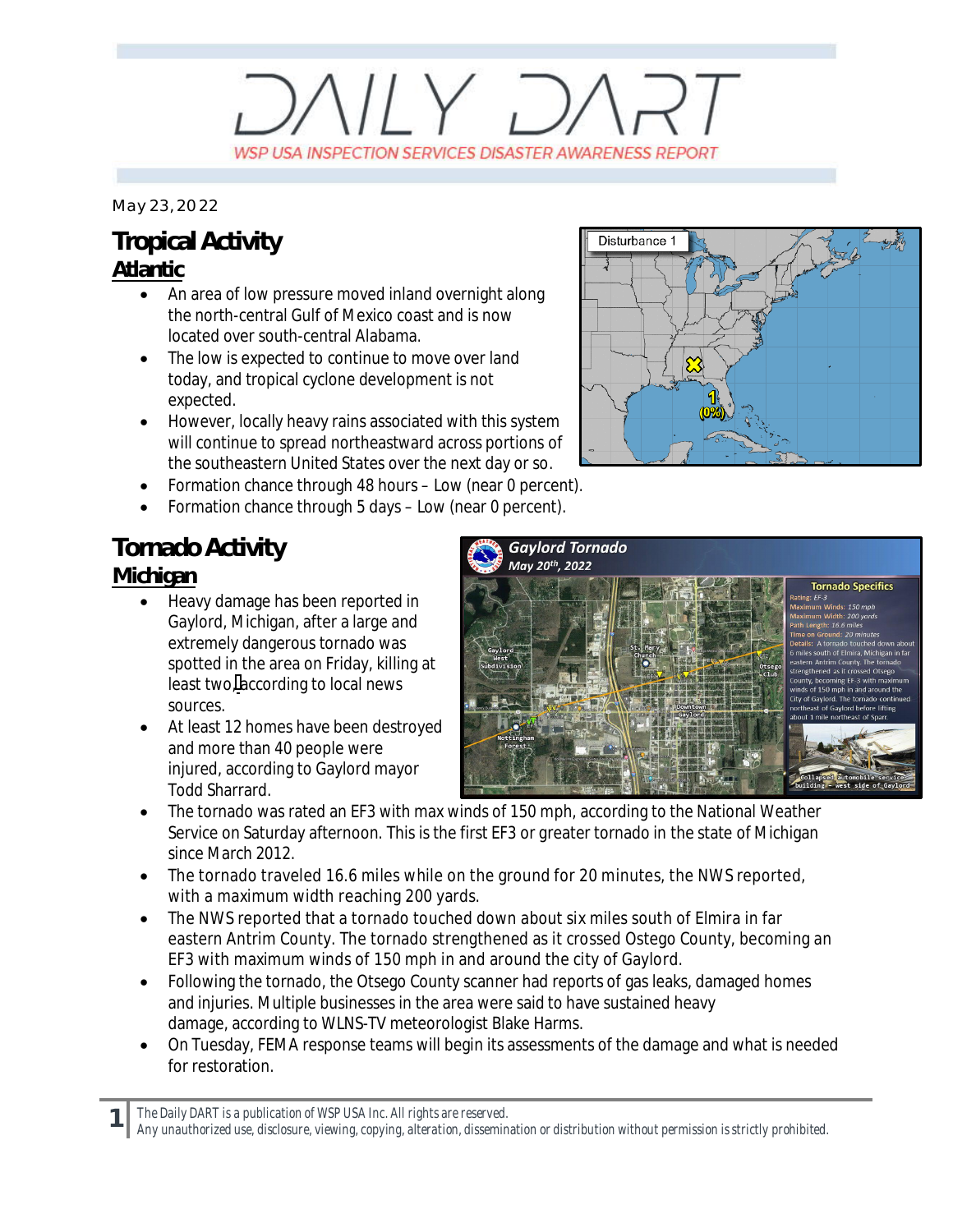## $11Y, 7$ WSP USA INSPECTION SERVICES DISASTER AWARENESS REPORT

#### *May 23, 2022*

### **Fire Risk**

- · For weeks, the Southwest has been gripped by extreme drought, rapidly spreading wildfires and surges of heat.
- · AccuWeather forecasters say that this trend will continue with the temperatures in some cities possibly approaching record territory.
- · Earlier this month, destructive wildfires raged from Texas to Arizona, some of which are still active fires. The Hermits



Peak Fire, which started in New Mexico when crews lost control of a prescribed burn, was only 40% contained with over 310,000 acres lost as of Monday morning.

- Farther south in the state, the Black Fire remained only 8% contained with over 130,000 acres burned as of the start of the week.
- · Active fires are also continuing in Arizona. The Tunnel Fire, located just north of Flagstaff, Arizona, has burned nearly 10,000 acres, but it is 98% contained as of Monday morning.
- · As higher temperatures take hold in the Southwest, a disturbance sliding through the Rockies and into the Plains will bring an uptick in winds across parts of the Southwest, helping to provide conditions favorable for the spread of wildfires.
- · While this disturbance may bring flooding rain to areas farther east, little to no rain is expected in the Southwest, a familiar pattern that has continued to build the ongoing drought in the area.
- The gusty winds and fire risk will continue through at least Wednesday before winds finally subside. Gusts as high as 50 mph will be possible, especially at higher elevations and in mountain passes.

| <b>Joint Preliminary Damage Assessments</b> |                                                   |                           |           |             |  |  |  |
|---------------------------------------------|---------------------------------------------------|---------------------------|-----------|-------------|--|--|--|
| <b>State</b>                                | Event                                             | Number of Counties for IA |           |             |  |  |  |
|                                             |                                                   | Requested                 | Completed | Start-End   |  |  |  |
| MI                                          | Tornado<br>May 20 & continuing                    |                           | O         | $5/25$ -TBD |  |  |  |
| $MCN^*$                                     | Severe Storm & Flooding<br>May $4th$ & continuing |                           | O         | 5/16-TBD    |  |  |  |
| OK                                          | Severe Storm & Flooding<br>May $4th$ & continuing | 2                         |           | 5/16-TBD    |  |  |  |

*\*MCN – Muscogee (Creek) Nation*

**2** *The Daily DART is a publication of WSP USA Inc. All rights are reserved.*

*Any unauthorized use, disclosure, viewing, copying, alteration, dissemination or distribution without permission is strictly prohibited.*